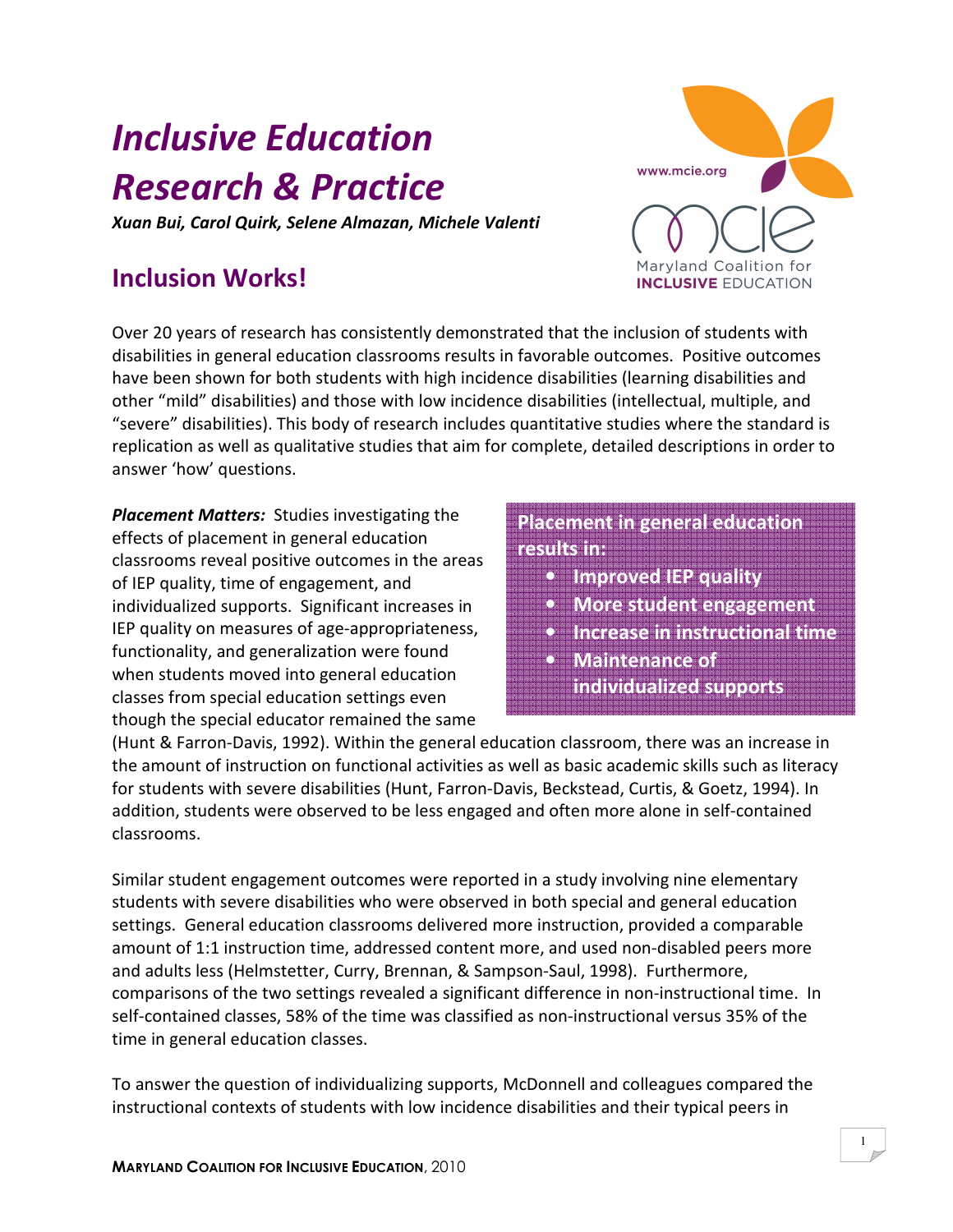general education settings. The students with severe disabilities were 13 times more likely than their peers without disabilities to receive instruction directed exclusively toward them during whole class activities, and were 23 times more likely to receive 1:1 instruction (McDonnell, Thorson, & McQuivey, 2000). This challenges the prevalent notion that students with disabilities cannot receive individualized supports in general education classrooms.

**Outcomes for Students with Disabilities:** Most research studies examining educational outcomes have found positive effects for inclusion. Baker and colleagues reviewed three metaanalyses that addressed the issue of the most effective setting for the education of students with disabilities. A small-to-moderate positive effect for inclusive placement was found in all three meta-analyses (Baker, Wang, & Walberg, 1994). More recently, Waldron, Cole, and Majd (2001) investigated the effects of inclusive programs for students with high incidence disabilities and their typical peers. This two-year study found that 41.7% of students with learning disabilities made progress in math in general education classes compared to 34% in traditional special education settings, without the presence of nondisabled peers. Gains in reading were comparable in both settings. When comparing progress with their typical peers,

43.3% of students with disabilities made comparable or greater progress in math in inclusive settings versus 35.9% in traditional settings. Similar academic gains were reported in a study examining the use of class-wide peer tutoring on the achievement of students with high incidence disabilities in

For students with high incidence disabilities, a higher percentage of make academic progress in general education classes compared to students in traditional, resource settings.

inclusive classrooms. Significant increases in spelling, social studies and other academic indicators were observed (Pomerantz, Windell, & Smith, 1994).

Positive educational outcomes are not in the area of academics alone. The National Longitudinal Transition Study examined the outcomes of 11,000 students with a range of disabilities and found that more time spent in a general education classroom was positively correlated with:

- a) fewer absences from school,
- b) fewer referrals for disruptive behavior, and
- c) better outcomes after high school in the areas of employment and independent living (Wagner, Newman, Cameto, & Levine, 2006).

Meta-analyses and comparative studies examining the educational outcomes of students with low incidence disabilities in inclusive versus segregated classrooms have found either no difference in outcomes or positive effects for inclusion (Hunt & Goetz, 1997). There is a body of empirical evidence that shows students with severe disabilities are able to acquire skills in a range of areas within inclusive classrooms. McGregor and Vogelsberg (1998) report that students demonstrate higher levels of social interaction with typical peers, social competence and communication skills improve (e.g., Hunt, Alwell, Farron-Davis & Goetz, 1996), and academic gains are made (McDonnell, Thorson, McQuivey, & Kiefer-O'Donnell, 1997). In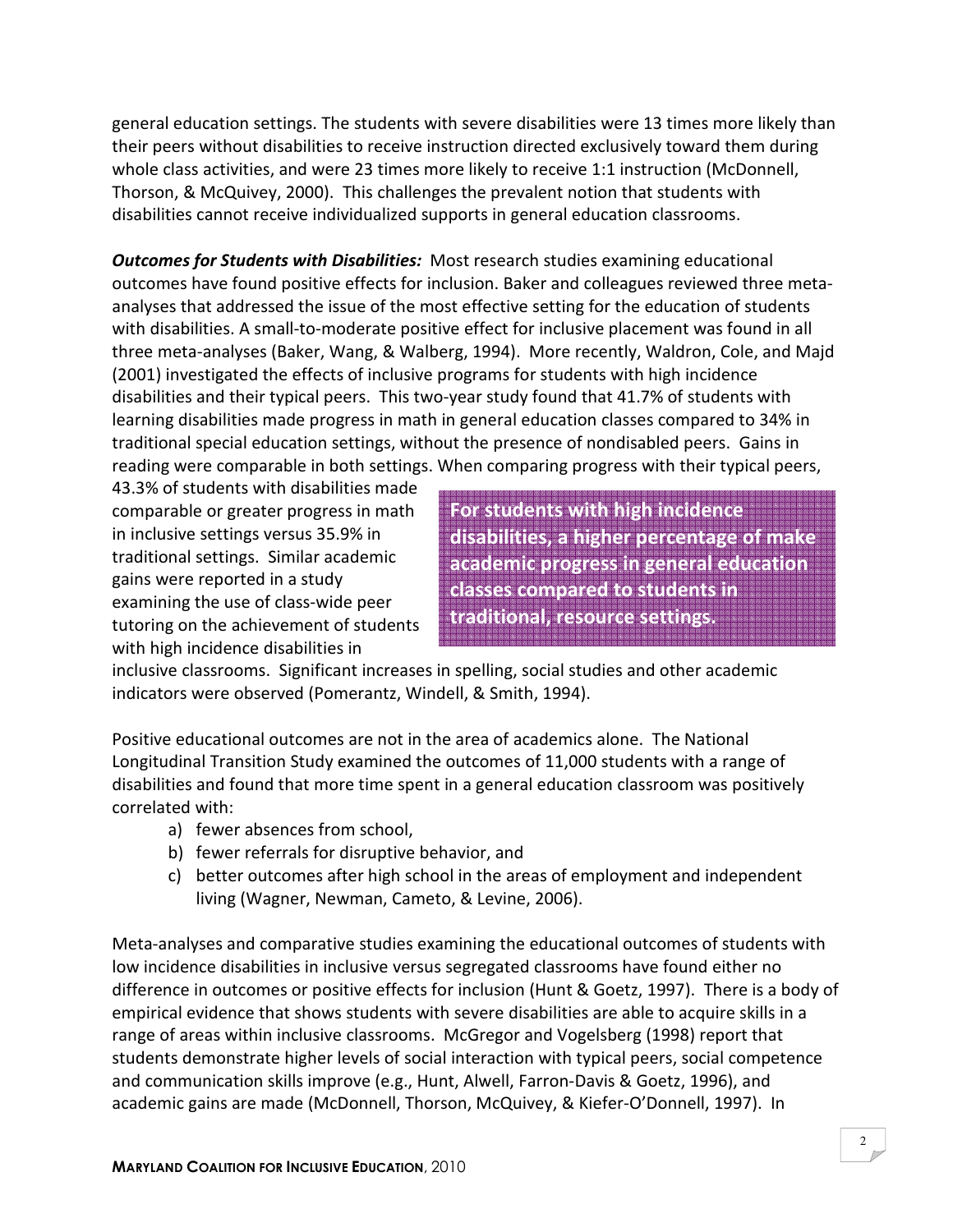"No studies conducted since the late 1970's have shown an academic advantage for students with intellectual and other developmental disabilities educated in separate settings." (Falvey, 2004)

addition, Kliewer and Biklen (2001) found that inclusive learning environments facilitated the acquisition of literacy and adaptive skills as well as enhancing students' social relationships. In this domain of social outcomes, Fisher and Meyer (2002) conducted a two-year longitudinal study to examine social competence for 40 students with severe disabilities in inclusive and selfcontained classrooms. Students in the inclusive settings had significantly higher mean scores on

the ASC (Assessment of Social Competence) after a two-year period, and although students in self-contained classrooms made gains, they were not statistically significant. Falvey (2004) notes that "no studies conducted since the late 1970's have shown an academic advantage for students with intellectual and other developmental disabilities educated in separate settings."

**Effect on typical peers:** Concerns are often raised about the impact that students with disabilities, especially those with challenging behavior, have on the learning of typical students. Hollowood and colleagues investigated the degree to which the presence of students with severe disabilities affected the time allocated for instruction, the actual time used for instruction, and students' engaged time. Results indicated no differences across the three domains when comparing classrooms that included students with severe disabilities and classrooms without students with severe disabilities (Hollowood, Salisbury, Rainforth, &

Palombaro, 1995). The finding that engaged time for typical learners is not negatively impacted by the presence of students with severe disabilities was also replicated in other studies (Peltier, 1997; Staub & Peck, 1995).

In the area of academic progress, Waldron, Cole, and Majd (2001) report that more students without

- What is the impact on typical peers? • No difference in instructional time and student engagement • Presence of students with disabilities results in greater number of typical students making reading and math
	- progress compared to non-inclusive general education classes

disabilities made comparable or greater gains in math and reading when taught in inclusive settings versus traditional classrooms where no students with disabilities are included. This suggests that inclusive classrooms provide greater access to the general education curriculum that benefits all students. Further evidence for the positive effects of inclusion on students without disabilities is reported by McGregor and Vogelsberg (1998). They found:

- o inclusion does not compromise general education students' outcomes,
- $\circ$  typical peers benefit from involvement and relationships with students who have disabilities in inclusive settings, and
- $\circ$  the presence of students with disabilities in general education classrooms leads to new learning opportunities for typical students.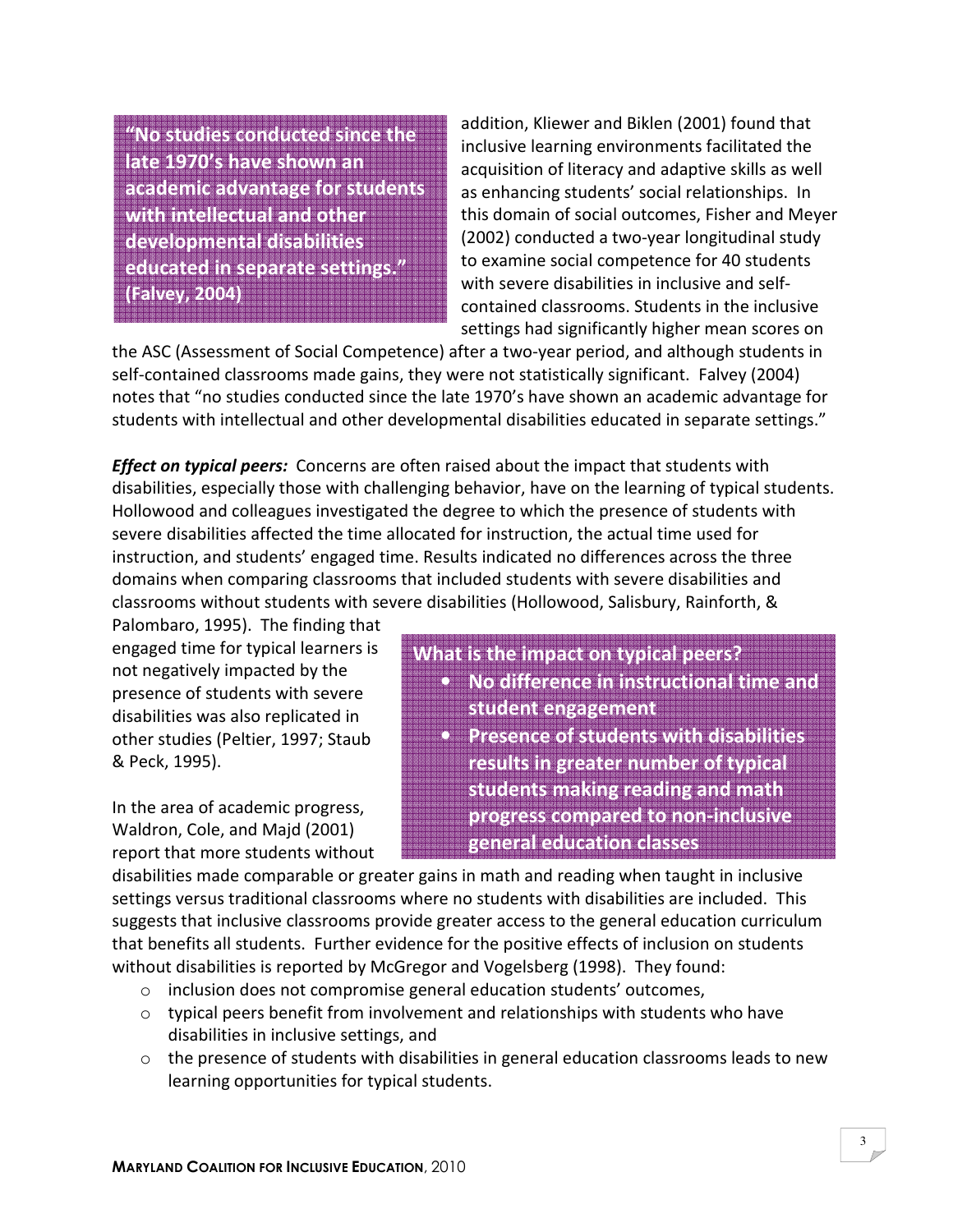## Making Inclusion Work

Recognition that inclusion benefits both students with and without disabilities has led to research that seeks to define the necessary contexts, instructional practices, and curricular efforts that result in improved learner outcomes. Some of this research, especially for students with high incidence disabilities, is well documented and its effectiveness clearly established. For students with low incidence disabilities, the body of empirical evidence is smaller but favors inclusive settings with its use of strategies such as varied instructional arrangements and peer supports.

**Peer Mediated Instruction & Intervention:** The use of peer mediated instruction and intervention is often cited in the literature as one of the most effective strategies for inclusive classrooms. In several studies focused on students with mild disabilities, the use of peermediated strategies results in improved academic outcomes for **all** students including those considered at-risk academically (Sailor, 2002). In a review of the literature, Fisher, Shumaker, and Deshler (1995) reported significant increases in reading, spelling, math, social studies, and

other academic indicators for studies investigating the use of class-wide peer tutoring models (CWPT) where students serve as tutors and tutees in acquiring basic academic skills and factual knowledge. Positive outcomes are accrued when training for tutors is emphasized and in some cases, results in large effect on student outcomes (Stenhoff & Lignugaris/Kraft, 2007). Increases for both elementary and high school aged students were noted.

#### Peer Tutoring Results in:

• Academic gains for students with high incidence disabilities and students considered at-risk • Increased engagement and academic responses for students with low incidence disabilities

Specifically for students with moderate to severe disabilities, CWPT has also shown to result in increased levels of engagement and academic responses as well as academic gains. Dawson and colleagues investigated the effects of CWPT for students with intellectual disabilities and their typical peers in general education classrooms. Results showed increases in spelling accuracy as well as greater levels of engagement with typical peers and a decrease in competing behaviors when compared to teacher-led instruction (Dawson, Delquadri, Greenwood, Hamilton, Ledford, Mortweet, Reddy, Utley, & Walker, 1999). Similar outcomes were reported by McDonnell and colleagues in a study that focused on the use of CWPT along with a multi-element curriculum and accommodations for students with severe disabilities (McDonnell, Mathot-Buckner, Thorson, & Fister, 2001).

More recent studies modeled after CWPT investigated the use of Peer-Assisted Learning Strategies (PALS) as a method for improving academic outcomes for students with high incidence disabilities and struggling typical peers. Features of PALS include reciprocal tutoring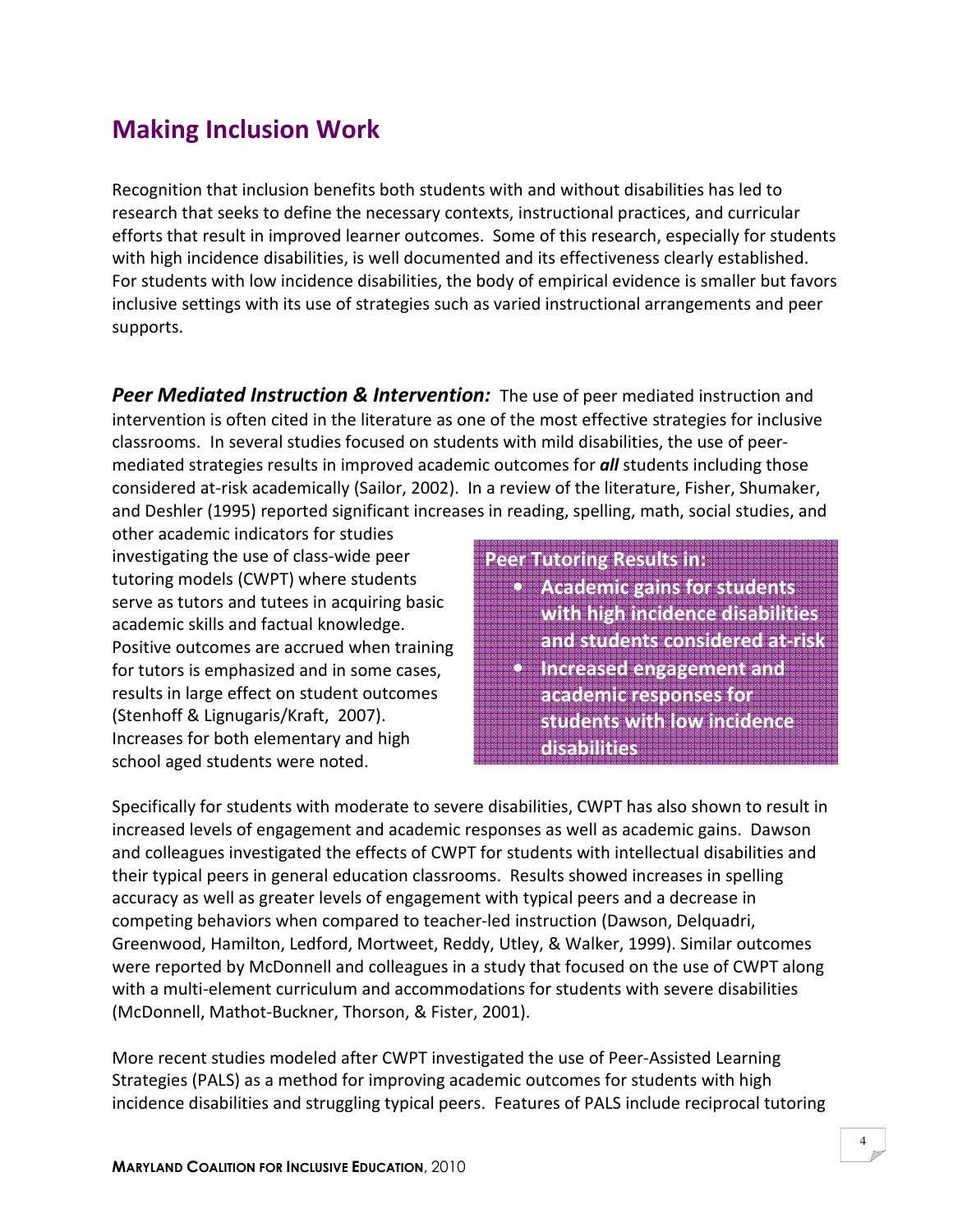roles, opportunities to respond and experience success, structured activities, and supplemental practice of skills taught in the core curriculum. Fifteen years of pilot studies, component analyses, and large-scale experiments have shown improvement in the reading achievement of low, average, and high achieving students including those with high incidence disabilities (McMaster, Fuchs, & Fuchs, 2007). In the large-scale field studies involving second through sixth grade classrooms, effect sizes of .22 to .56 were reported when compared to classrooms using a traditional teacher led approach to reading. Furthermore, Fuchs and his colleagues report greater social acceptance for students with learning disabilities in classrooms using PALS presumably due to the greater level of reciprocal engagement of those settings (Fuchs, Fuchs, Mathes & Martinez, 2002).

In addition to the structured use of tutoring arrangements, the successful use of peers as supports in inclusive classrooms has also been documented for students with low incidence disabilities. In a study investigating the effects of peer delivered self-monitoring strategies on middle school students with significant disabilities, results showed an increase in percentages of occurrence across eleven identified academic survival skills for all students (Gilberts, Agran, Hughes & Wehmeyer, 2001). The role of peer training is a critical feature in the effective use of peer-mediated instruction. Two studies investigated the issue of contribution of peers to the generalization of social behaviors for elementary students with autism. In both studies, increases in social interaction with typical peers were noted with greater generalization of skills observed from groups with trained peers and less from groups with untrained or stranger peers (Kamps, Royer, Dugan, Kravits, Gonzalez-Lopez, Garcia, Carnazzo, Morrison, & Garrison Kane, 2002).

Peer support interventions are also emerging as an effective alternative to traditional paraprofessional support models for students with low incidence disabilities (Carter, Cushing, Clark & Kennedy, 2005). Several descriptive studies have documented the disengagement of teachers when a one-on-one paraprofessional service delivery is

Peer support interventions that involve one or more peers without disabilities providing academic and social support to a student with disabilities indicate that:

- Typical peers have higher levels of engagement during support role • Peers with severe disabilities spent
- more time engaged in activities aligned with the general curriculum

used (Giangreco, Broer & Edelman 2001). Since the level of engagement and sense of ownership that general educators have with students with disabilities is a critical factor to success in inclusive classrooms, other support strategies must be explored. Cushing and Kennedy (1997) trained typical peers to adapt class activities, provide frequent feedback, and promote communication among other support strategies for three students with severe disabilities in general education classrooms. Results indicated that serving as a peer support resulted in higher levels of engagement for students without disabilities which is consistent with previous studies employing peer-mediated techniques. This challenges the assumption that having a typical peer support a student with a disability takes away from their participation in the classroom. In looking for optimal configurations, Carter and colleagues studied the effect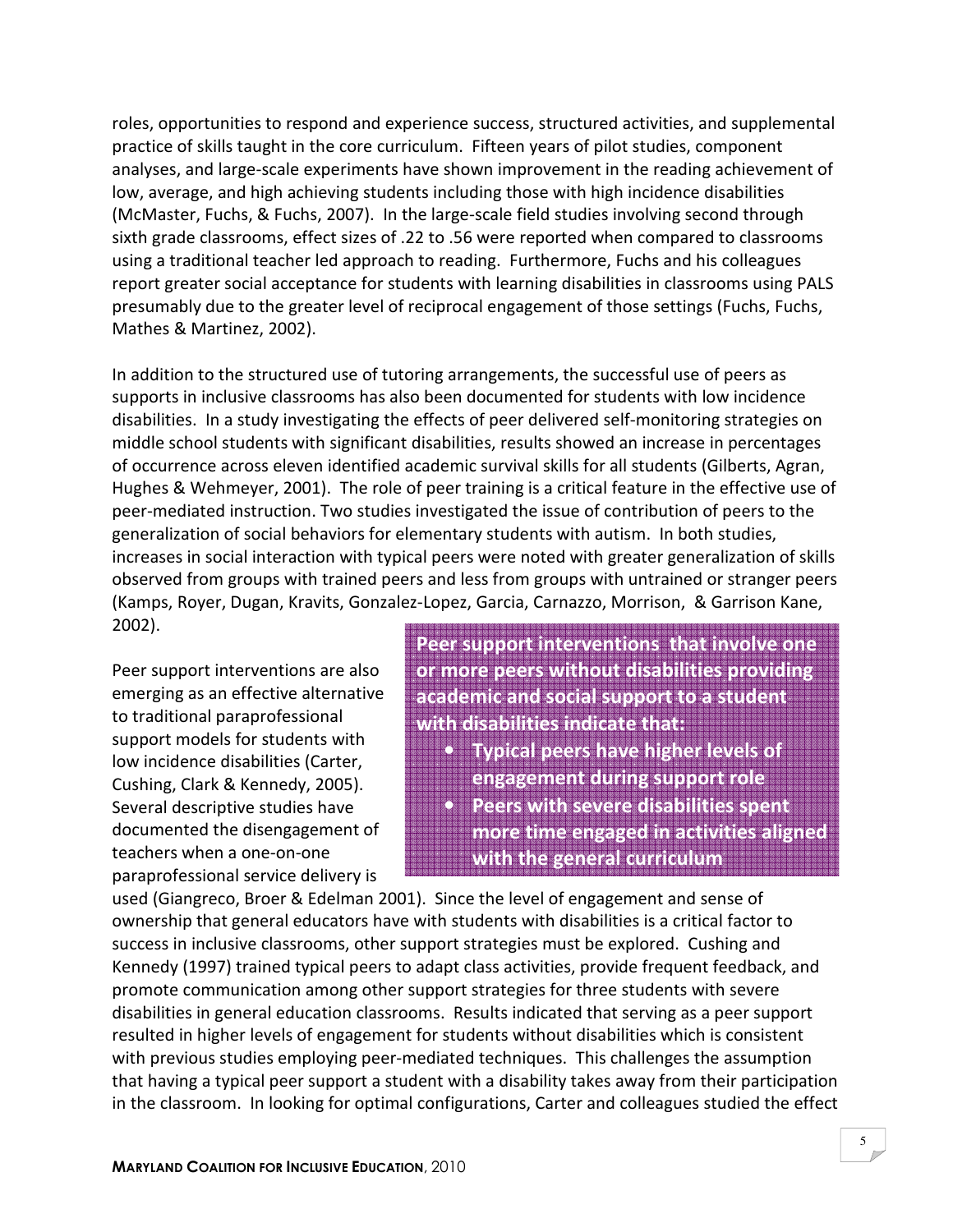of using two peers in a support role for students with severe disabilities. Data from the investigation showed an increase in social interaction as well as an increase in the amount of time students with disabilities were engaged in activities aligned with the general curriculum (Carter, Cushing, Clark & Kennedy, 2005). In these peer support arrangements, the paraprofessional's role is broadened and shifts to providing guidance and support to the students serving as a peer support (Carter, Cushing & Kennedy, 2008).

**Instructional & Curriculum Adaptations:** Instructional and curriculum adaptations can be conceptualized in two categories. **Routine** adaptations include the use of varied grouping arrangements, materials, and goals while *specialized* adaptations are those made above and beyond routine ones that are in direct response to specific challenges faced by students (Fuchs & Fuchs, 1998). Weymer and colleagues use the term curriculum augmentations to refer to efforts to augment or expand the general education curriculum to provide additional skills or strategies that help students succeed (Wehmeyer, Lance, & Bashinski, 2002). Research on curriculum and instructional adaptations that support students with disabilities in general education classrooms is varied.

For students with learning disabilities, many studies describe instructional methods that extend the typical adaptations and help to promote progress in the core content areas for all students (including those without disabilities). These include graphic or advanced organizers, selfregulation strategies, semantic maps, mnemonics, chunking, questioning, and visualizing

strategies (Baker, Gersten, & Scanlon, 2002). Swanson and Hoskyn (2001) also confirmed the use of advanced organizers as an effective strategy for positively influencing student performance. The use of content enhancement routines, a type of advanced organizer, was shown to have dramatic results for students with learning disabilities in general education classrooms where the average unit quiz grade increased by ten percentage points (Lenz, Schumaker, Deshler, Boudah, Vance, Kissam, Bulgren, & Roth, 1993).

Effective adaptations for students with mild disabilities:

- Graphic/advanced organizers
- Mnemonics
- Content enhancement routines
- **Strategy instruction**
- **Supplementing grade level** textbook with other materials
- Inquiry approach to science

In addition to these, strategy instruction (teaching students how to learn) has been shown to improve academic achievement across grade levels for both students with and without disabilities (Fisher, Shumaker, & Deshler, 1995). Other techniques that have resulted in improved learner outcomes in inclusive classrooms include the use of materials other than grade level textbooks in the area of social studies (Gersten, Baker, Smith-Johnson, Dimino, & Peterson, 2006) and employing an inquiry-based approach to science with a focus on varied ways of communicating learning (Pulincsar, Magnusson, Collins, & Cutter, 2001).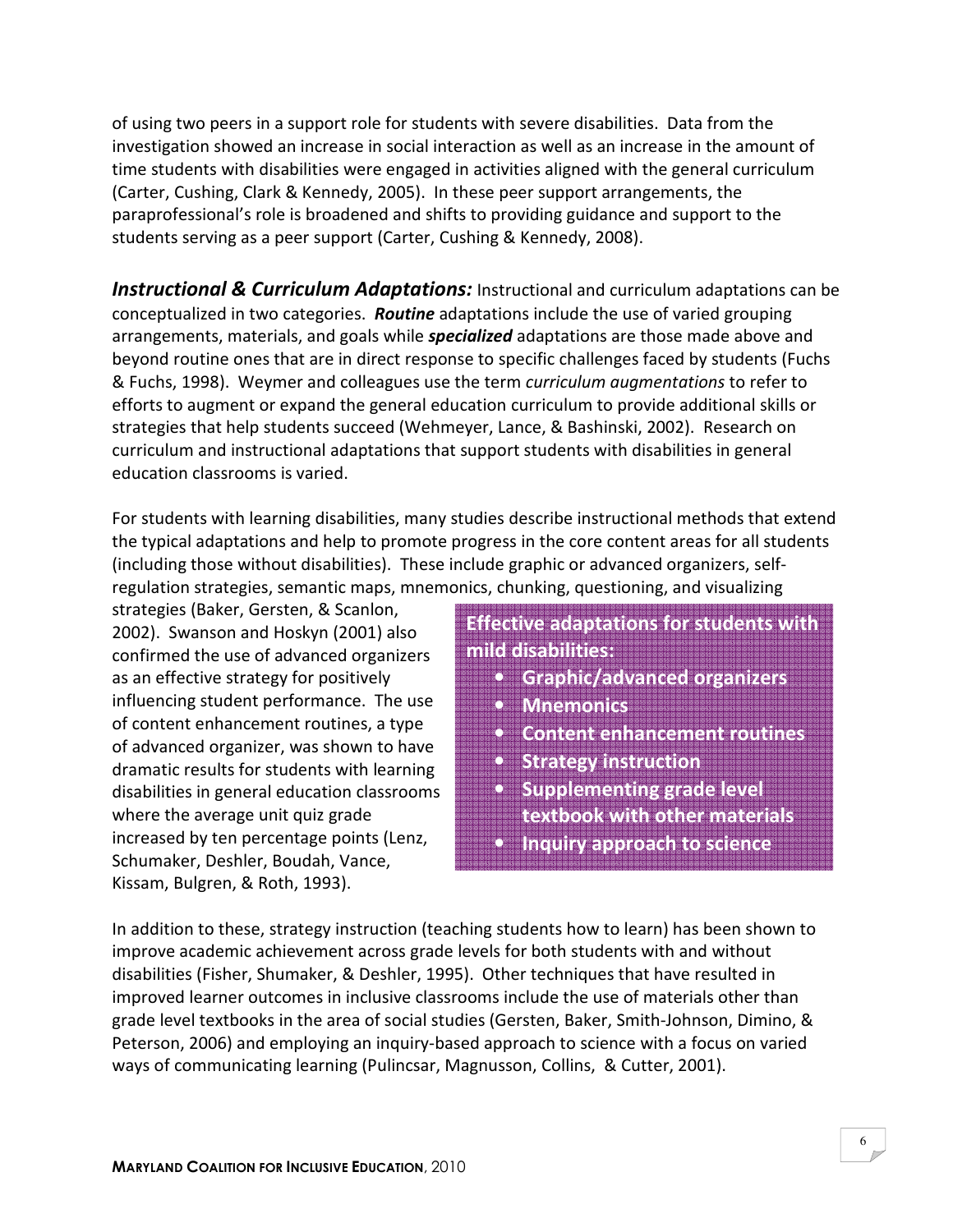In contrast to the vast array of evidence for the effects of adaptations for students with learning disabilities, research has recently begun to emerge related to the implementation of curriculum accommodations and modifications for students with significant disabilities (Fisher & Frey, 2001). For example, there are few studies examining the use of strategies such as graphic organizers for students with severe disabilities in inclusive classrooms. In a review of the literature, Lee and colleagues found no studies applying techniques such as chunking and mnemonics while many studies examined self-directed learning strategies such as choice making. However, very few of those studies were conducted in academic content areas (Lee, Amos, Gragoudas, Lee, Shogren, & Theoharis, 2006).

Historically, the focus of research on instructional strategies for students with severe disabilities has been on "functional life skills" that were taught outside of the general education curriculum (Soukup, Wehmeyer, Bashinski, & Bovaird, 2007). Browder and Cooper-Duffy (2003) report that less than 10% of studies with students with severe disabilities focused on academics, with some research showing success in functional academics and access skills in general education environments. Clearly, the use of curriculum adaptations such as content specific modifications is necessary for the successful inclusion of students with severe disabilities. While there is ample descriptive literature of methods and examples for making adaptations for these

students, there is limited empirical evidence to date (Fisher & Frey, 2001).

Some descriptive studies investigated how students with severe disabilities access the core curriculum in general education classrooms. Salisbury and colleagues found that modifying curriculum based on students' IEPs resulted in successful physical, social, and instructional inclusion of students with mild to severe disabilities in kindergarten through fourth grade (Salisbury, Mangino, Petrigala, Rainforth, Syryca, & Palombaro, 1994). More

#### For students with severe disabilities:

- Less than 10% of studies focused on academics
- Research on the implementation of adaptations is just emerging
- Current evidence shows limited use of accommodations and modifications for students with severe disabilities
- Presence of modifications increases academic responding and decreases competing behavior

recently, Fisher and Frey (2001) describe the experience of three students (elementary, middle, and high) with significant disabilities and the supports/services necessary for them to access the core curriculum in general education classrooms. The prominent use of individualized, content specific modifications and accommodations were noted for all students. Examples of these individualized content specific modifications included reading picture books, having a picture communication symbol version of a textbook chapter, and unit vocabulary added to a student's speech output device.

Soukup and colleagues (2007) also examined the use of adaptations for students with severe disabilities in general education classrooms as well as the relationship between access to the general education curriculum and classroom variables. Researchers found that students with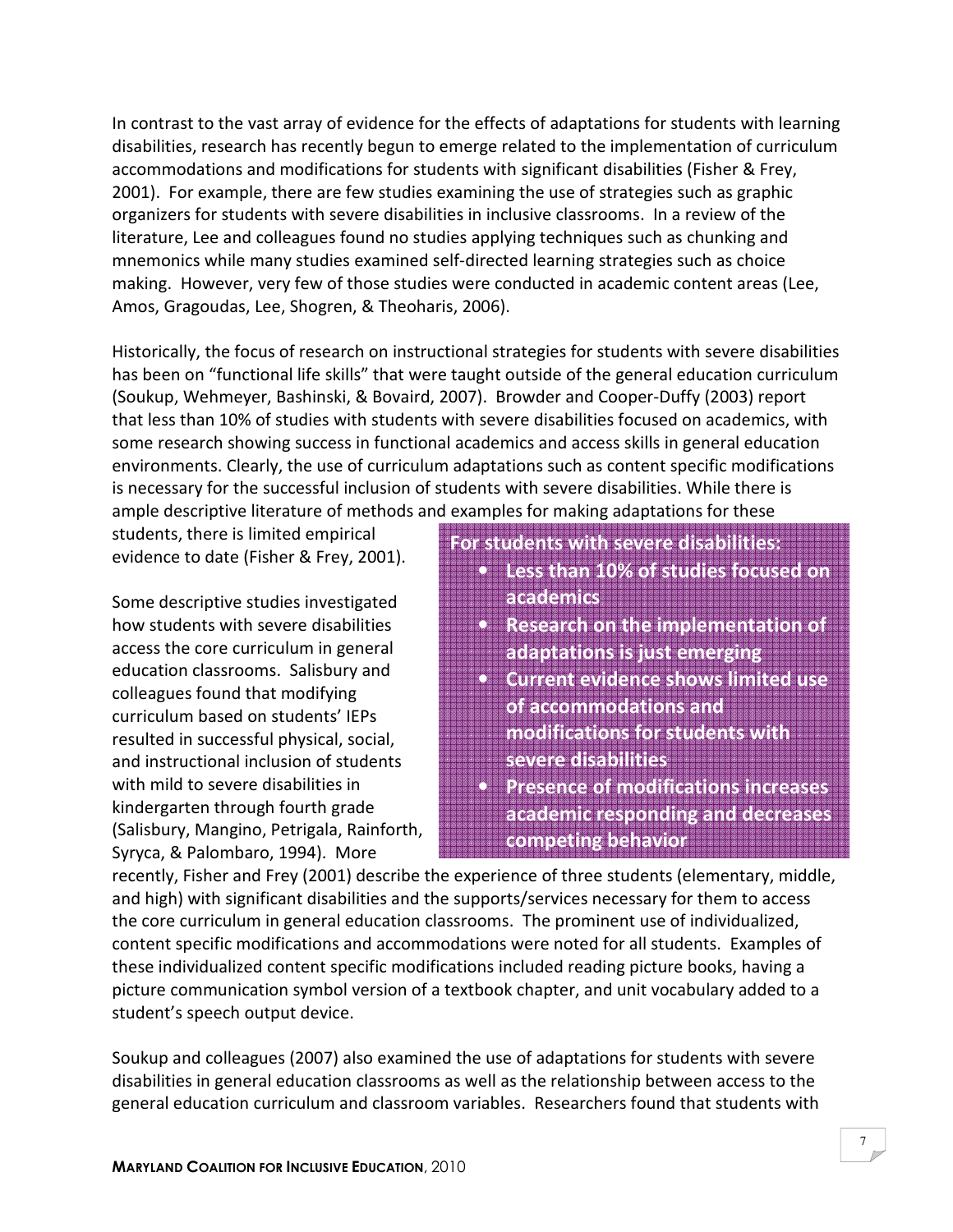severe disabilities worked on grade level standards in 60% of the intervals and worked on standards linked to any grade for 20% of the intervals. Curriculum adaptations (changes to content representation, presentation, or student engagement) were observed in 18% of the intervals with no observations of curriculum augmentations (learning-to-learn strategies). In terms of classroom variables, large and small group instructional arrangements were predictive of greater access to the general education curriculum. Soukup and her colleagues conclude that students receiving instruction in general education were significantly more likely to be working on activities linked to the general education standards, although they were doing so without the types of adaptations that research suggests is critical for making progress (Soukup, Wehmeyer, Bashinski, & Bovaird, 2007). Following up on this work, Lee, Wehmeyer, Soukup, and Palmer (2010) studied the impact of curriculum modifications on student and teacher behaviors. Researchers observed 45 students with a range of disabilities and found that the presence of curriculum modifications predicted increased student engagement and decreased competing behaviors that would disrupt learning. In addition, the presence of modifications also resulted in teachers engaging in fewer management behaviors.

**Collaborative Practices:** The inclusion of students with disabilities in general education classrooms necessitates collaboration between administrators, general educators, special educators, parents, and related service providers in order to deliver quality services to all students. In a survey to experts in the field of severe disabilities, Jackson and colleagues reported that collaboration was often cited as a foundation to the implementation of inclusive education (Jackson, Ryndak, & Billingsley, 2000). In many schools, collaboration takes the form of co-teaching where a general and special educator work together to deliver instruction to students with and without disabilities.

In a meta-synthesis of 32 qualitative studies, Scruggs, Mastropieri, and McDuffie (2007) found that teachers generally supported co-teaching but the instructional techniques employed did not necessarily reflect prevailing best practices in the literature. The predominant model of coteaching was "one teach, one assist" even though this is not a highly recommended practice in

#### Research on co-teaching:

- A few studies document moderate effect size for student outcomes
- Qualitative studies show predominance of "one teach, one assist" which is not
- considered highly recommended
- Infrequent observations of specialized adaptations

that the special educator often plays a subordinate role. In addition, evidencebased practices such as peer mediated and strategy instruction were infrequently observed. Some quantitative studies do exist that document the efficacy of coteaching. Murawski and Swanson (2001) conducted a meta-analysis of this research and found only six studies worthy of the report. Results from these studies indicated an overall effect size of .40 on academic achievement, social outcomes, attitudes, absences, and referrals. Findings from both the qualitative and quantitative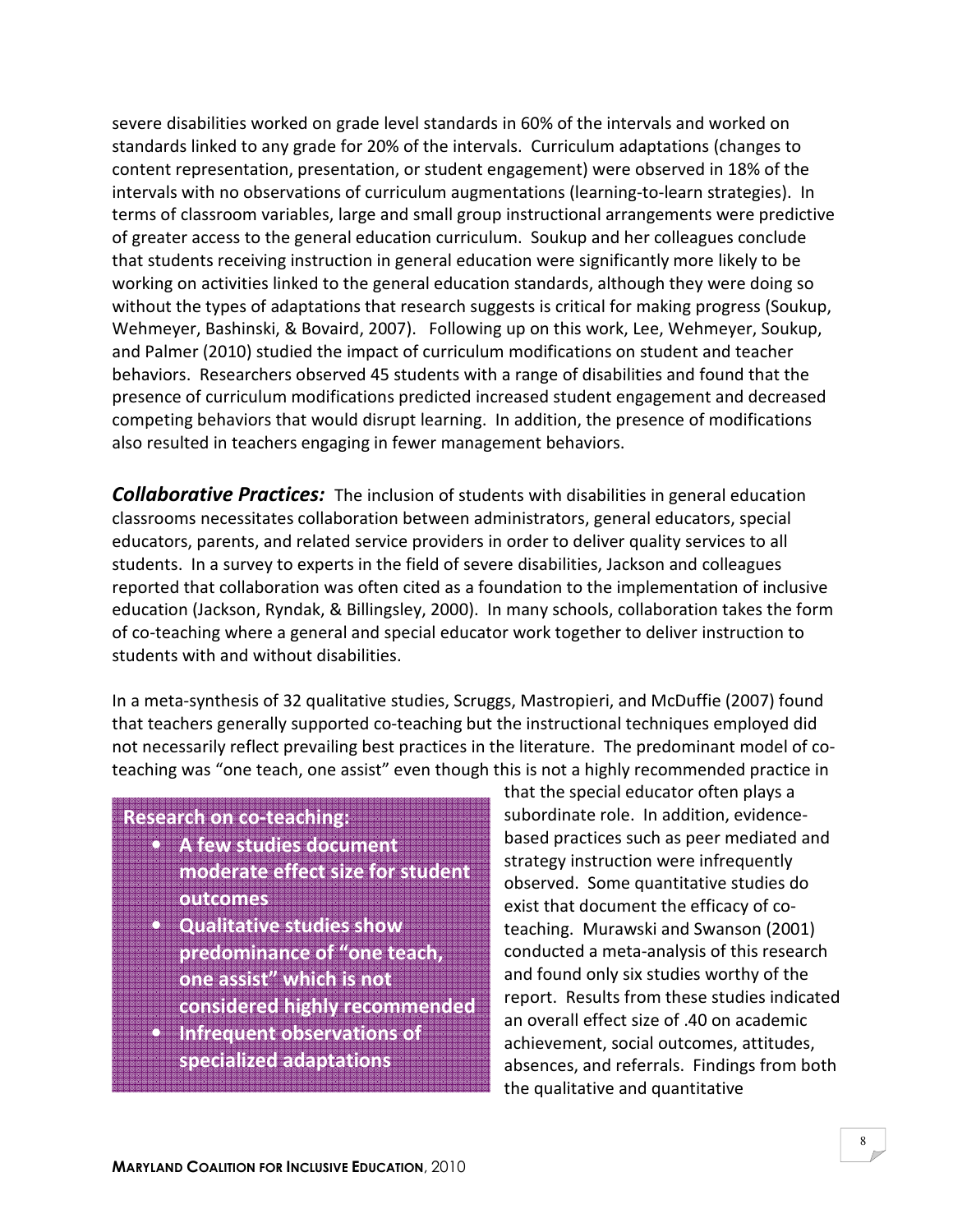investigations suggests that co-teaching currently falls short of realizing its potential for delivering quality services to students in general education classrooms.

Collaboration among teachers and related service providers is also a critical factor in implementing effective inclusive education. Soto and colleagues found that general educators who have regular opportunities to collaborate and consult with professional peers show evidence of increased instructional skills as well as decreased tendencies to make referrals to special education (Soto, Müller, Hunt, & Goetz, 2001). Two studies by Hunt and colleagues further document the effectiveness of collaboration as a strategy for improving student outcomes in inclusive settings. In both studies, researchers document the successful teaming of teachers, related service providers, and parents in implementing support plans for students with severe disabilities and typical peers considered academically at-risk. Teams met on a monthly basis to delineate specific instructional adaptations and support strategies for students. Consistent implementation of these plans resulted in increases in academic skills, engagement in class activities, interactions with peers, and student-initiated interactions for all students (Hunt, Doering, Hirose-hatae, Maier, & Goetz, 2001; Hunt, Soto, Maier, & Doering, 2003).

### Room to Grow

**Reframing Inclusion:** As the language of inclusive education has evolved from mainstreaming to integration to inclusion, so too has the practice. Mainstreaming operated on the notion of readiness for general education while integration focused on the enhancement of students' social development. From a legislative, moral, and efficacy standpoint, the general education classroom is now the placement of choice for students with disabilities. These earlier descriptors of inclusion clearly framed it as a special education issue. In other words, it was about the separateness of special education versus belongingness with general education (Sailor, 2002).

Researchers and advocates of inclusion have placed a considerable amount of focus on meeting

students' needs through individualized instruction and adaptations of the general education curriculum for students with disabilities (Spooner, Baker, Harris, Ahlgrim-Delzell, & Browder, 2007). Thus, special educators are typically responsible for retrofitting lessons (e.g., modifying the curriculum, providing intervention, teaching remedial skills) that have been

Reframing inclusion using a larger universal design rubric may move the practice away from the "separateness of special education" to the "belongingness of general education." -Sailor, 2002

designed by the general education teacher. So while general and special education may have a shared agenda, to a certain extent, the "separateness of special education" still exists.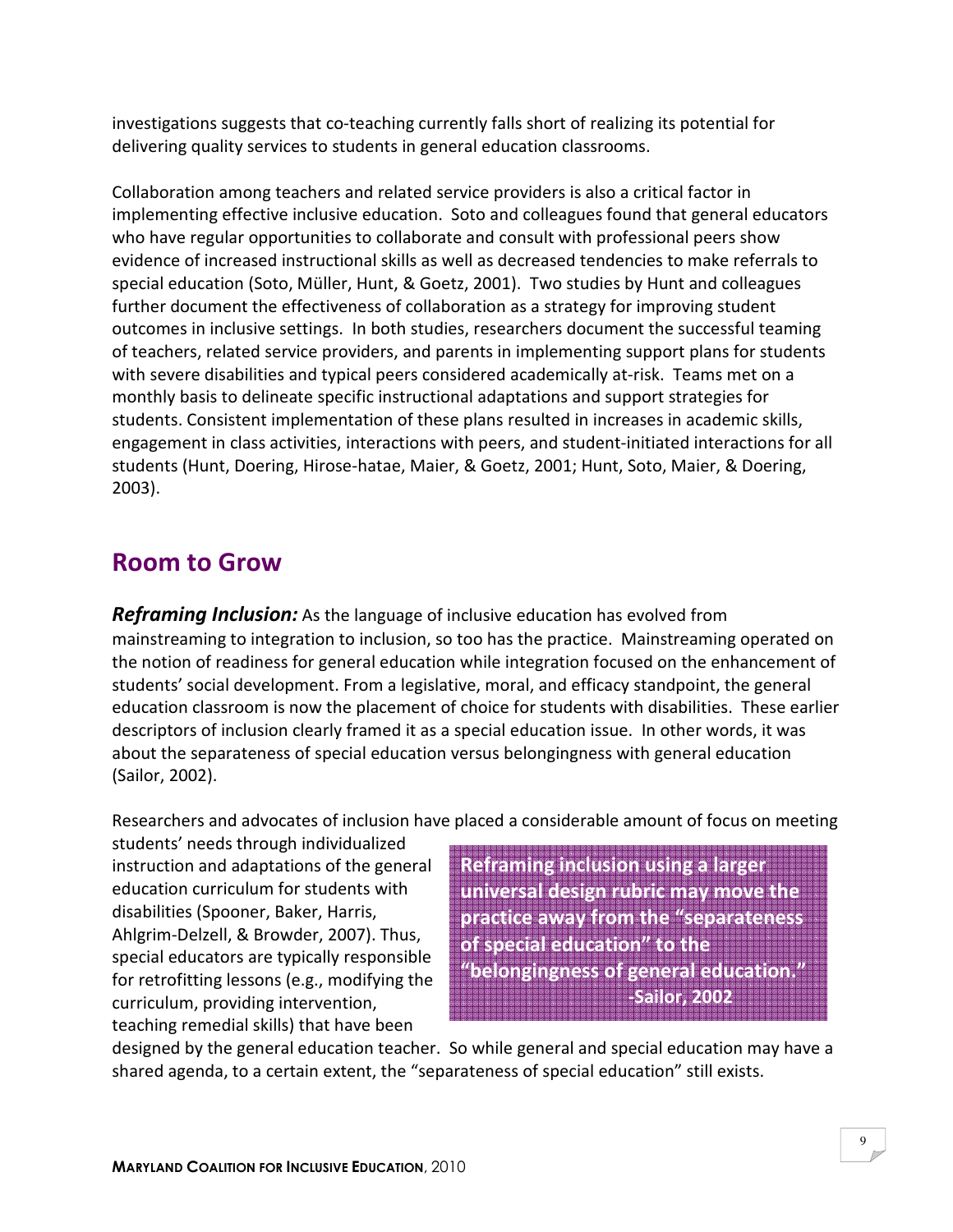Reframing the issue of inclusion by using the larger rubric of "universal design" may indeed move the practice so that it "belongs to general education."

The universal design concept assumes high standards for all students and serves as a "blueprint for creating flexible goals, methods, materials, and assessments that accommodate learner differences" (Rose, 2001). The underlying premise of universal design is that teachers should plan instructional supports during the beginning of lesson planning instead of modifying materials as an afterthought (Hitchcock, 2001). In applying this concept, the burden shifts from the individual to the curriculum and curriculum design. Reframing the issue of inclusion in this way takes a sustainable approach to instruction where diversity is considered the norm and should be anticipated in all aspects of instruction and learning.

**Shaping Attitudes:** "Inclusion is a philosophy that urges schools, neighborhoods, and communities to welcome and value everyone, regardless of differences. Central to the philosophy of inclusion are the beliefs that everyone belongs, diversity is valued, and we can all learn from each other" (Renzaglia, Karvonen, Drasgow & Stoxen, 2003). Holding such an attitude can greatly impact the participation of students with disabilities in inclusive classrooms. According to a study conducted by Robertson, Chamberlain, and Kasari (2003), when teachers have positive perceptions of their relationship with students with disabilities, the students' behavior problems were reported to be lower, and the students were more socially included with peers. Prater (2003) also identified teacher attitudes as one of several elements that are critical in promoting the success of students with disabilities in general education settings.

#### Survey of Principals:

- Experience and exposure to special education concepts resulted in positive attitudes
- Principals holding a positive attitude were more likely to place students in less restrictive settings

In addition to the role that teacher attitudes play in the success of inclusive classrooms, it is widely acknowledged that an inclusive school culture begins with the committed leadership of principals. Praisner (2003) examined principals' attitudes toward inclusion including their placement perceptions. Out of 408 principals surveyed, only one in five held positive attitudes toward inclusion. Factors that

were associated with positive attitudes included experiences with students with disabilities and exposure to special education concepts. Furthermore, principals who had positive attitudes were more likely to place students in less restrictive settings. Clearly, teacher and administrator attitudes are critical factors that shape the experiences of students with disabilities. These findings hold particular implications for personnel supporting and providing technical assistance to teachers and staff. Efforts aimed at providing teachers and administrators with meaningful contact with people with disabilities as well as information on special education concepts makes a difference in the quality of students' educational programming.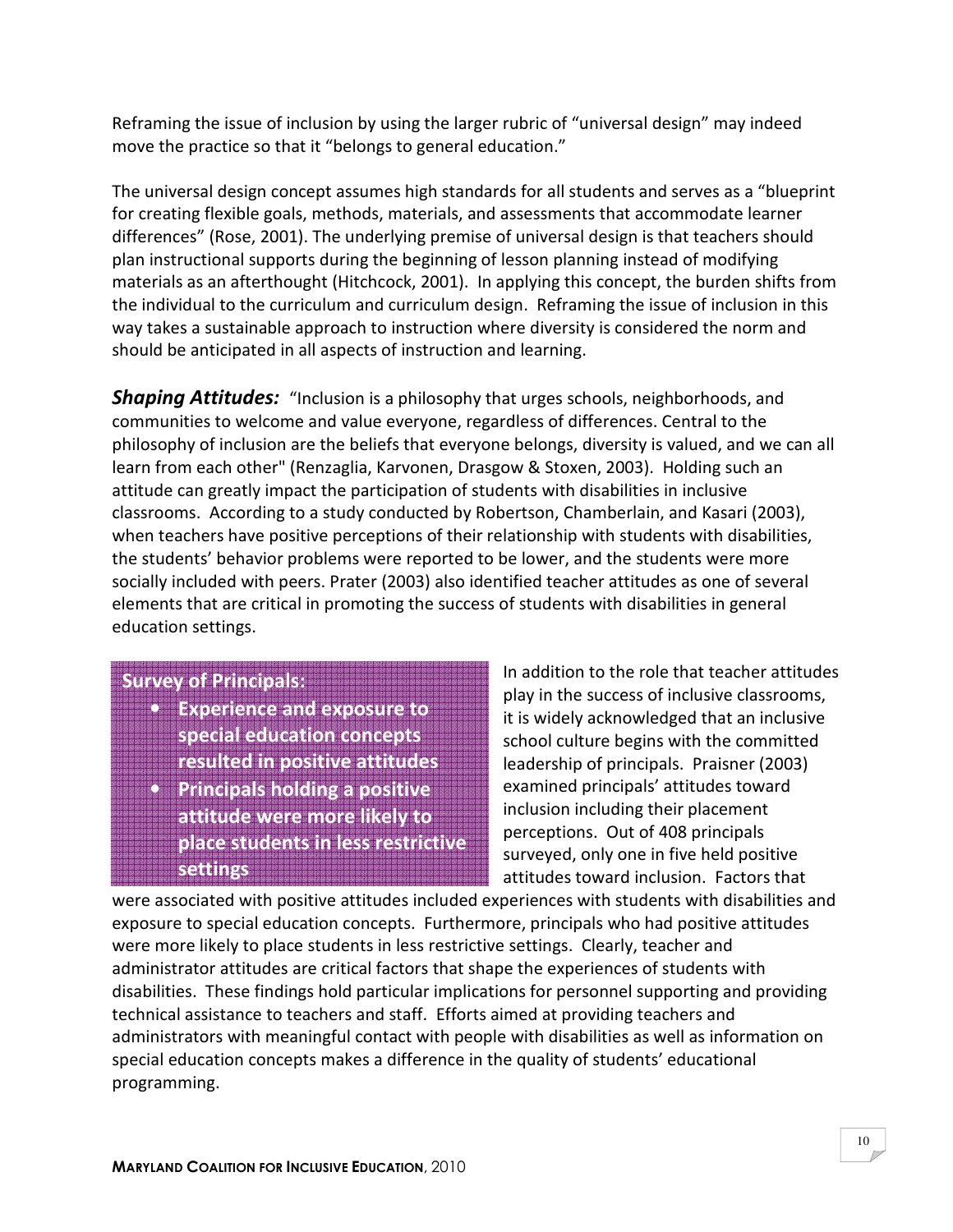#### **REFERENCES**

- Baker, S., Gersten, R., & Scanlon, D. (2002). Procedural facilitators and cognitive strategies: Tools for unraveling the mysteries of comprehension and the writing process and for providing meaningful access to the general education curriculum. Learning Disabilities: Research and Practice, 17, 65-77.
- Browder, D. M. & Cooper-Duffy, K. (2003). Evidence-based practices for students with severe disabilities and the requirement for accountability in "No child left behind". Journal of Special Education, 37(3), 157-163.
- Carter, E. W., Cushing, L. S., Clark, N. M., Kennedy, C. H. (2005). Effects of peer support interventions on students' access to the general curriculum and social interactions. Research and Practice for Persons with Severe Disabilities, 30, 15-25.
- Carter, E. W., Cushing, L. S., & Kennedy, C. H. (2008). Promoting rigor, relevance, and relationships through peer support interventions. Tash Connections, 20-23.
- Cushing, L. S., & Kennedy, C. H. (1997). Academic effects of providing peer support in general education classrooms on students without disabilities. Journal of Applied Behavior Analysis, 30, 139-151.
- Dawson,H., Delquadri,J., Greenwood, C., Hamilton, S., Ledford, D., Mortweet, S., Reddy, S., Utley, C., Walker,D. (1999). Class-wide Peer Tutoring: Teaching Students with Mild Retardation in Inclusive Classrooms. The Council for Exceptional Children, 524-536.
- Fisher, D., & Frey, N. (2001). Access to the core curriculum: Critical ingredients for student success. Remedial and Special Educatio,n 22(3), 148-157.
- Fisher, J. B., Shumaker, J. B., Deshler, D. D. (1995). Searching for validated inclusive practices: A review of literature. Focus on Exceptional Children, 28(4), 1-20.
- Fuchs, L. S. & Fuchs, D. (1998). General educators' instructional adaptation for students with learning disabilities. Learning Disability Quarterly, 21(1), 23-33.
- Fuchs, D., Fuchs, L. S., Mathes, P. G., & Martinez, E. (2002). Preliminary evidence on the social standing of students with learning disabilities in PALS and No-PALS classrooms. Learning Disabilities Research and Practice, 15, 85-91.
- Gersten, R., Baker S. K., Smith-Johnson, J., Dimino, J., & Peterson, A. (2006). Eyes on the Prize: Teaching Complex Historical Content to Middle School Students with Learning Disabilities. Exceptional Children, 72(3), 264-280.
- Giangreco, M. F., Broer, S. M., & Edelman, S. W. (2001). Teacher engagement with students with disabilities: Differences between paraprofessional service delivery models. Journal of the Association for Persons with Severe Handicaps, 26(2), 75-86.
- Gilberts, G. H., Agran, M., Hughes, C., & Wehmeyer, M. (2001). The effects of peer delivered self-monitoring strategies on the participation of students with severe disabilities in general education classrooms. Journal of the Association for Persons with Severe Disabilities, 26(1), 25-36.
- Hitchcock, C. (2001). Balanced instructional support and challenge in universally designed learning environments. Journal of Special Education Technology, 16, 23–30.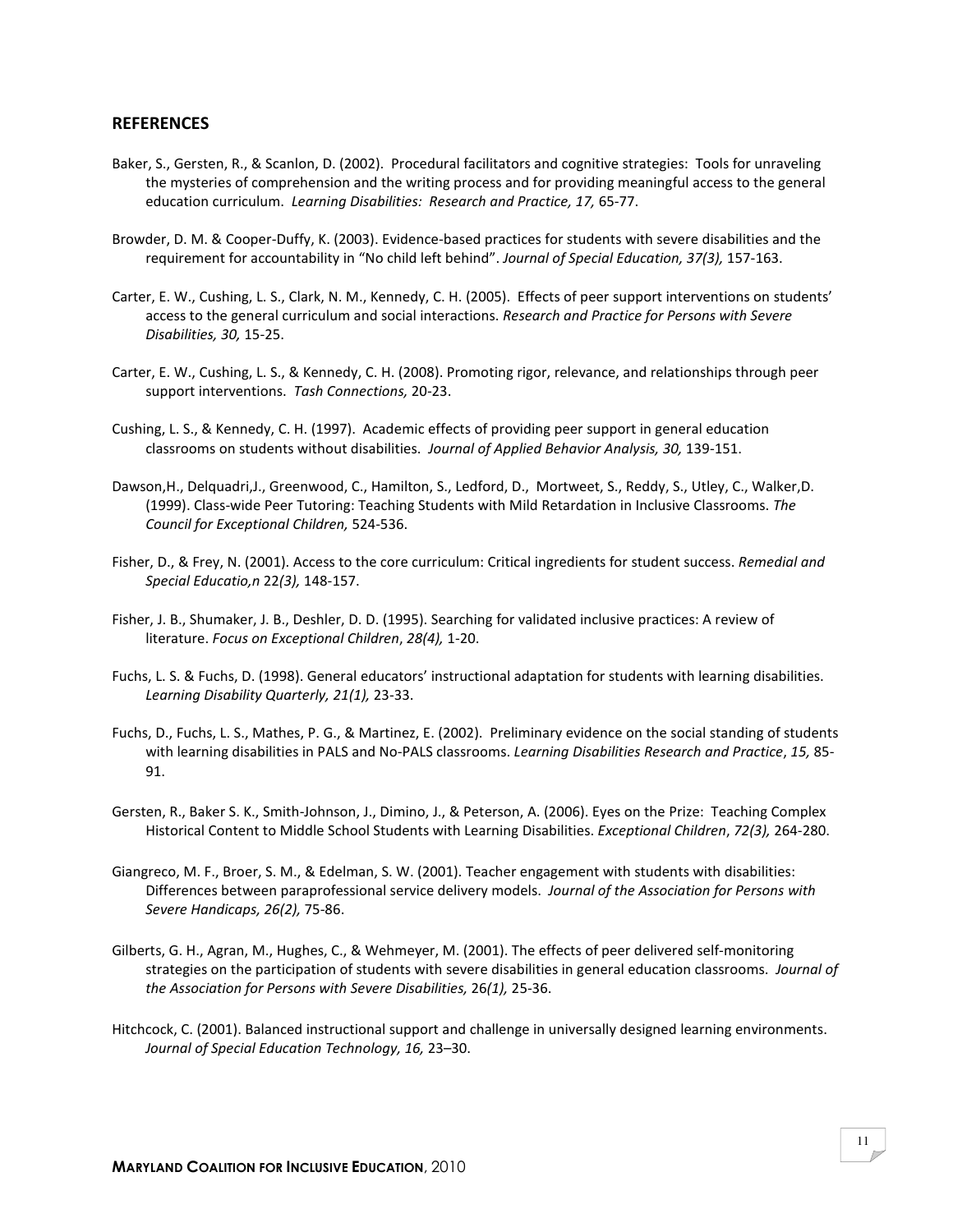- Hunt, P., & Farron-Davis, F. (1992). A preliminary investigation of IEP quality and content associated with placement in general education versus special education. Journal of the Association for Persons with Severe Handicaps, 17(4), 247-253.
- Hunt, P., Farron-Davis, F. Beckstead, S., Curtis, D., & Goetz, L. (1994). Evaluating the effects of placement of students with severe disabilities in general education versus special education. Journal of the Association for Persons with Severe Handicaps, 19(3), 200-214.
- Hunt, P., Doering, K., Hirose-hatae, A., Maier, J., & Goetz, L. (2001). Across-program collaborqtion to support students with and without disabilities in a general education classroom. Journal of the Association for Persons with Severe Handicaps, 26(4), 240-256.
- Hunt, P., Soto, G., Maier, J., & Doering, K. (2003). Collaborative teaming to support students at risk and students with severe disabilities in general education classrooms. Exceptional Children, 69(3), 315-332.
- Helmstetter, E., Curry, C.A., Brennan, M., & Sampson-Saul, M. (1998). Comparison of general and special education classrooms of students with severe disabilities. Education and Training in Mental Retardation and Developmental Disabilities, 33, 216-227
- Jackson, L., Ryndak, D. L., & Billingsley, F. (2000). Useful practices in inclusive education: A preliminary view of what experts in moderate to severe disabilities are saying. Journal of the Association for Persons with Severe Handicaps, 25, 129-141.
- Kamps, D., Royer, J., Dugan, E., Kravits, T., Gonzalez-Lopez, A., Garcia, J., Carnazzo, K., Morrison, L., & Garrison Kane, L. (2002). Peer training to facilitate social interaction for elementary students with autism and their peers. Exceptional Children, 68(2), 173-187.
- Lee, S. H., Amos, B. A., Gragoudas, S., Lee, Y., Shogren, K. A., & Theoharis, R., (2006). Curriculum augmentation and adaptation strategies to promote access to the general curriculum for students with intellectual and developmental disabilities. Education and Training in Developmental Disabilities, 41, 199-212.
- Lee, S. H., Wehmeyer, M. L., Soukup, J. H., & Palmer, S. B. (2010). Impact of curriculum modifications on access to the general education curriculum for students with disabilities. Exceptional Children, 76(2), 213-233.
- Lenz, B. K., Schumaker, J. B., Deshler, D. D., Boudah, D. J., Vance, M. Kissam, B., Bulgren, J. A., & Roth, J. (1993). The unit planning routine: A guide for inclusive unit planning (Research Report). Lawrence: University of Kansas Center for Research on Learning.
- McDonnell, J., Thorson, N., & McQuivey, C. (2000). Comparison of the instructional contexts of students with severe disabilities and their peers in general education classes. Journal of the Association for Persons with Severe Handicaps, 25, 54-58.
- McMaster, K. L., Fuchs, D., & Fuchs, L. S. (2007). Promises and limitations of peer-assisted learning strategies in reading. Learning Disabilities: A Contemporary Journal, 5(2), 97-112.
- Murawski, W. M., & Swanson, H. L. (2001). A meta-analysis of the co-teaching research: Where are the data? Remedial and Special Education, 22, 258-267.
- Hunt, P., & Goetz, L. (1997). Research on inclusive education programs, practice and outcomes for students with severe disabilities. Journal of Special Education, 31(1), 3-29.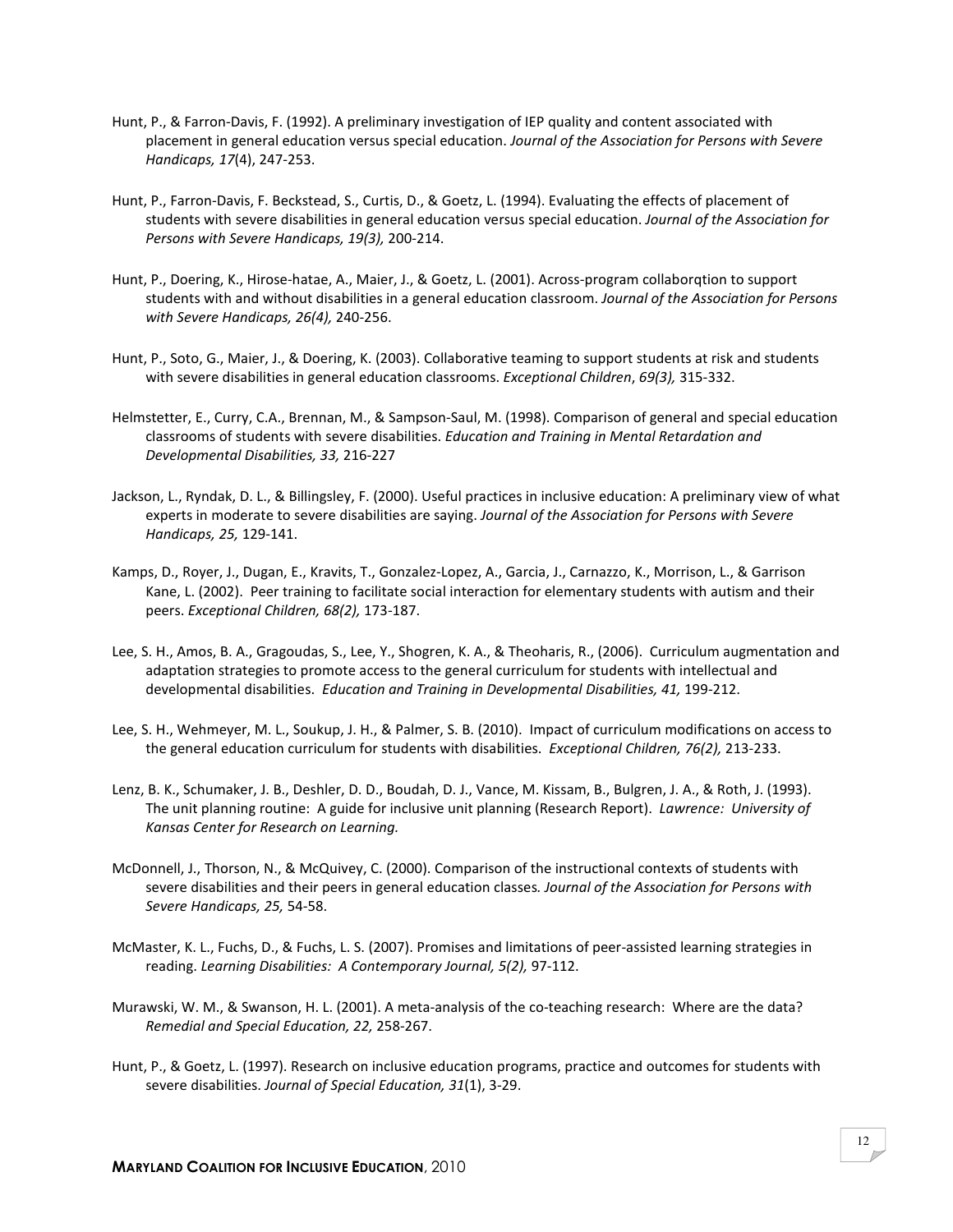- Baker, E. T., Wang, M. C., & Walberg, H. J. (1994). The effects of inclusion on learning. *Educational Leadership*, 52(4), 33-35.
- McGregor, G., & Vogelsberg, R. T. (1998). Inclusive schooling practices: Pedagogical and Research Foundations. A synthesis of the literature that informs best practices about inclusive schooling. University of Montana, Rural Institute on Disabilities.
- Hunt, P., Alwell, M., Farron-Davis, F., & Goetz, L. (1996). Creating socially supportive environments for fully included students who experience multiple disabilities. Journal of the Association for Persons with Severe Handicaps, 21(2), 53-71.
- McDonnell, J., Thorson, N., McQuivey, C., & Kiefer-O'Donnell, R. (1997). Academic engaged time of students with low incidence disabilities in general education classes. Mental Retardation, 35(1), 18-26
- McDonnell, J., Mathot-Buckner, C., Thorson, N., & Fister, S. (2001). Supporting the inclusion of student with moderate and severe disabilities in junior high school general education classes: The effects of class wide peer tutoring, multi-element curriculum and accommodations. Education and Treatment of Children, 24(2), 141-160.
- Kliewer, C., & Biklen, D. (2001). "School's not really a place for reading:" A research synthesis of the literate lives of students with severe disabilities. Journal of the Association for Persons with Severe Handicaps, 26(1) 1-12.
- Pomerants, D. J., Windell, I. J., & Smith, M. A. (1994). The effects of classwide peer tutoring and accommodations on the acquisition of content area knowledge by elementary students with learning disabilities. LD Forum, 19(2), 28-32.
- Prater, M.A. (2003). She will succeed: Strategies for success in inclusive classrooms. Teaching Exceptional Children, 35(5), 58-64.
- Praisner, C. L. (2003). Attitudes of elementary school principals toward the inclusion of students with disabilities. Exceptional Children, 69(2), 135-145.
- Pulincsar, A. S., Magnusson, S. J., Collins, K. M., & Cutter, J. (2001). Making science accessible to all: Results of a design experiment in inclusive classrooms. Learning Disability Quarterly, 24, 15-32.
- Renzaglia, A., Karvonen, M., Drasgow, E., & Stoxen, C.C. (2003). Promoting a lifetime of inclusion. Focus on Autism and Other Developmental Disabilities, 18(3), 140-149.
- Robertson, K., Chamberlain, B., & Kasari, C. (2003). General education teachers' relationships with included students with autism. Journal of Autism and Developmental Disorders, 33(2), 123-130.
- Rose, D. (2001). Universal design for learning. Journal of Special Education Technology, 16, 66–67.
- Salisbury, C. L., Mangino, M., Petrigala, M., Rainforth, B., Syryca, S. & Palombaro, M. M. (1994). Promoting the instructional inclusion of young children with disabilities in the primary grades. Journal of Early Intervention, 18(3), 311-322.
- Scruggs, T. E., Mastropieri, M. A., & McDuffie, K. A. (2007). Co-Teaching in Inclusive Classrooms: A Metasynthesis of Qualitative Research. Exceptional Children, 73(4), 392-416.